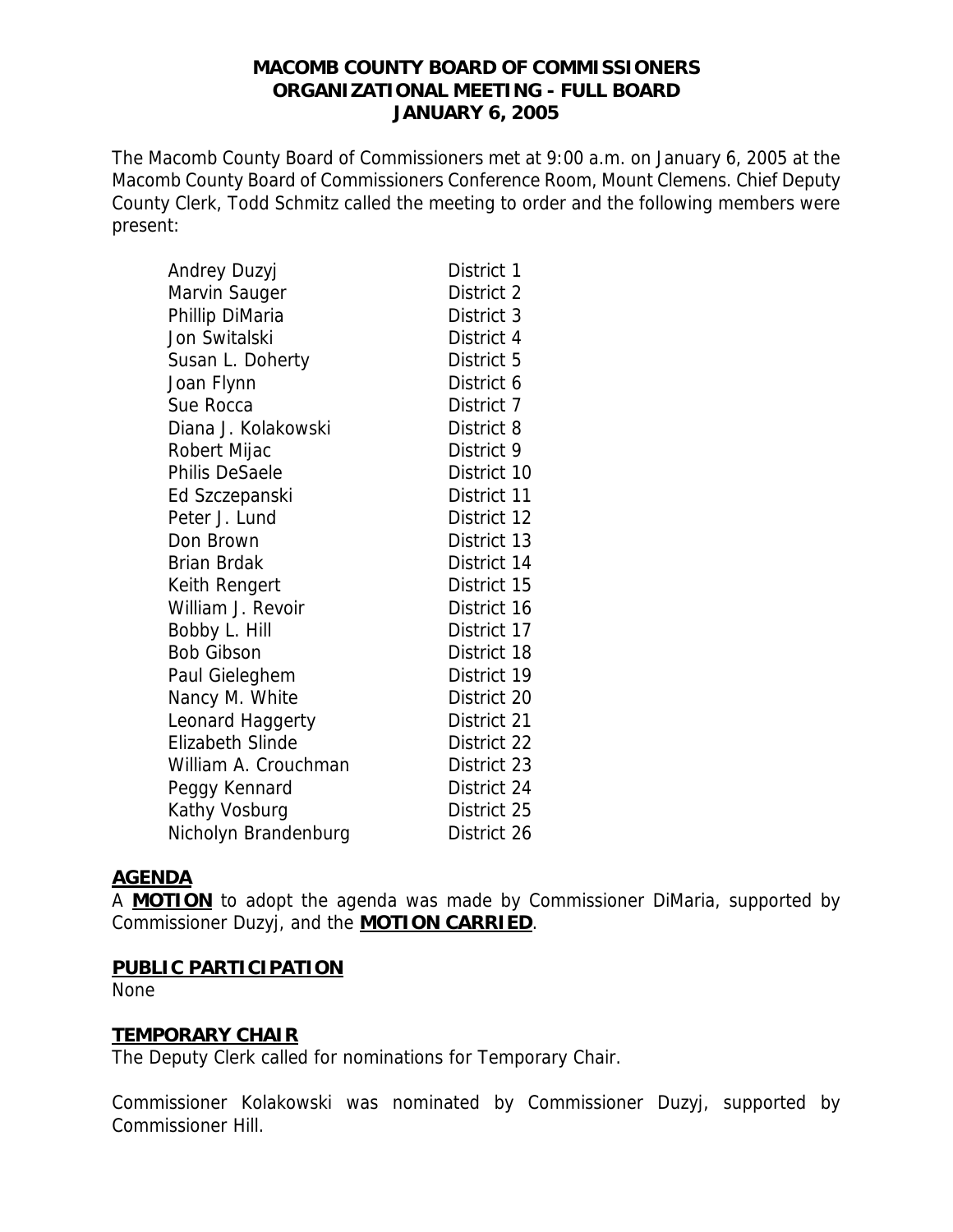A **MOTION** to close nominations was made by Commissioner Hill, supported by Commissioner DiMaria, and the **MOTION CARRIED**.

A vote was taken, and Commissioner Kolakowski was elected **TEMPORARY CHAIR**.

### **CHAIR**

Temporary Chair Kolakowski called for nominations for Chair.

Commissioner Kennard nominated Commissioner White, supported by Commissioner DiMaria. Commissioner White accepted the nomination.

A **MOTION** to close nominations was made by Commissioner Hill, supported by Commissioner Duzyj, and the **MOTION CARRIED**.

## **ROLL CALL VOTE FOR CHAIR**

|                    | <b>WHITE</b> |   |             |
|--------------------|--------------|---|-------------|
| <b>BRANDENBURG</b> |              | X | Szczepanski |
| <b>BRDAK</b>       | Χ            |   |             |
| <b>BROWN</b>       | Χ            |   |             |
| <b>CROUCHMAN</b>   | Χ            |   |             |
| <b>DESAELE</b>     | χ            |   |             |
| <b>DIMARIA</b>     | Χ            |   |             |
| <b>DOHERTY</b>     | Χ            |   |             |
| <b>DUZYJ</b>       | χ            |   |             |
| <b>FLYNN</b>       | Χ            |   |             |
| <b>GIBSON</b>      | Χ            |   |             |
| <b>GIELEGHAM</b>   | χ            |   |             |
| <b>HAGGERTY</b>    | Χ            |   |             |
| <b>HILL</b>        | Χ            |   |             |
| <b>KENNARD</b>     | Χ            |   |             |
| <b>KOLAKOWSKI</b>  | Χ            |   |             |
| <b>LUND</b>        | Χ            |   |             |
| <b>MIJAC</b>       | Χ            |   |             |
| <b>RENGERT</b>     | Χ            |   |             |
| <b>REVOIR</b>      | Χ            |   |             |
| <b>ROCCA</b>       | X            |   |             |
| <b>SAUGER</b>      | X            |   |             |
| <b>SLINDE</b>      | Χ            |   |             |
| <b>SWITALSKI</b>   | X            |   |             |
| <b>SZCZEPANSKI</b> | Χ            |   |             |
| <b>VOSBURG</b>     | X            |   |             |
| <b>WHITE</b>       | χ            |   |             |
| <b>TOTAL</b>       | 25           | 1 |             |

**COMMISSIONER WHITE ELECTED CHAIR – TWO-YEAR TERM ENDING DECEMBER 31, 2006.**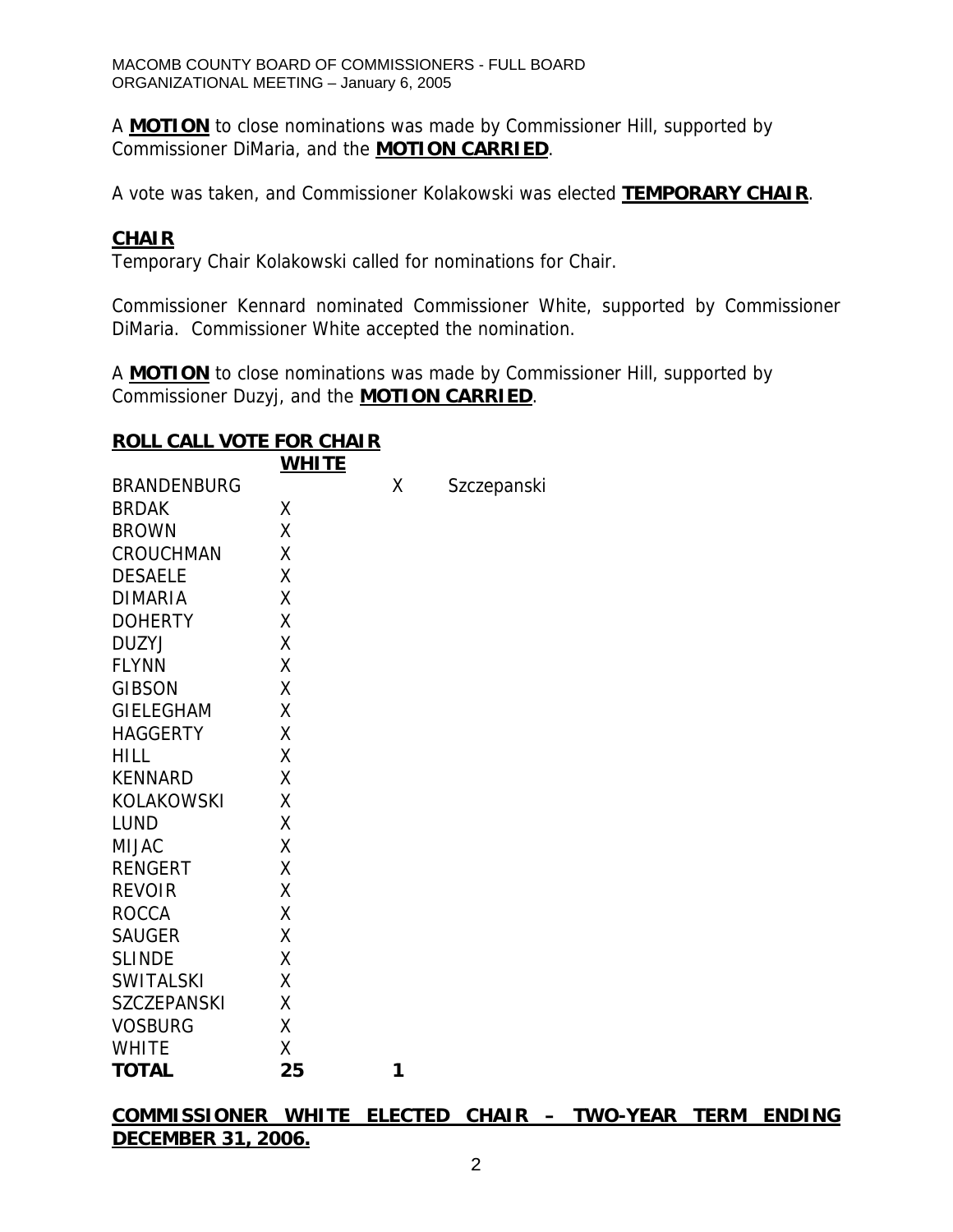# **VICE –CHAIR**

Temporary Chair Kolakowski called for nominations for Vice-Chair.

Commissioner Slinde nominated Commissioner Flynn, supported by Commissioner Doherty. Commissioner Flynn accepted the nomination.

Commissioner Szczepanski nominated Commissioner Lund, supported by Commissioner Revoir. Commissioner Lund accepted the nomination.

A **MOTION** to close nominations was made by Commissioner DiMaria, supported by Commissioner DeSaele, and the **MOTION CARRIED**.

|                    | <u>FLYNN</u> | <b>LUND</b> |
|--------------------|--------------|-------------|
| <b>BRANDENBURG</b> |              | Χ           |
| <b>BRDAK</b>       | χ            |             |
| <b>BROWN</b>       |              | Χ           |
| CROUCHMAN          | Χ            |             |
| <b>DESAELE</b>     |              | Χ           |
| <b>DIMARIA</b>     | Χ            |             |
| <b>DOHERTY</b>     | Χ            |             |
| <b>DUZYJ</b>       | Χ            |             |
| <b>FLYNN</b>       | X            |             |
| <b>GIBSON</b>      | X            |             |
| <b>GIELEGHAM</b>   | X            |             |
| <b>HAGGERTY</b>    | X            |             |
| <b>HILL</b>        | Χ            |             |
| <b>KENNARD</b>     | X            |             |
| <b>KOLAKOWSKI</b>  | χ            |             |
| <b>LUND</b>        |              | Χ           |
| <b>MIJAC</b>       | Χ            |             |
| <b>RENGERT</b>     |              | Χ           |
| <b>REVOIR</b>      |              | Χ           |
| <b>ROCCA</b>       | Χ            |             |
| <b>SAUGER</b>      | Χ            |             |
| <b>SLINDE</b>      | X            |             |
| <b>SWITALSKI</b>   | Χ            |             |
| <b>SZCZEPANSKI</b> |              | Χ           |
| <b>VOSBURG</b>     |              | χ           |
| <b>WHITE</b>       | Χ            |             |
| <b>TOTAL</b>       | 18           | 8           |

# **ROLL CALL VOTE FOR VICE-CHAIR**

## **COMMISSIONER FLYNN ELECTED VICE-CHAIR – TERM ENDING DECEMBER 31, 2005.**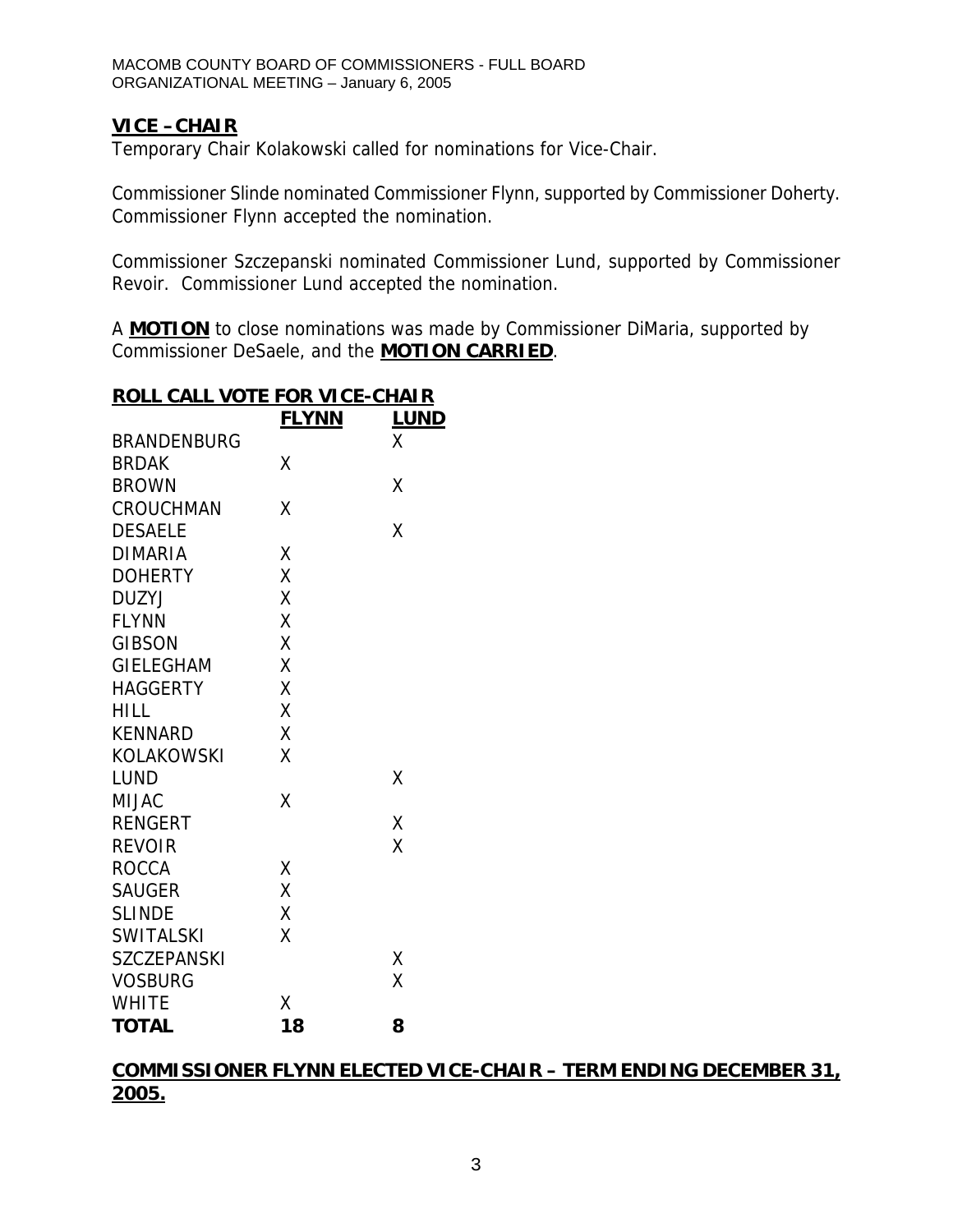### **SERGEANT-AT-ARMS**

Temporary Chair Kolakowski called for nominations for Sergeant-At-Arms.

Commissioner Haggerty was nominated by Commissioner Sauger, supported by Commissioner Doherty. Commissioner Haggerty accepted the nomination.

A **MOTION** to close nominations was made by Commissioner DiMaria, supported by Commissioner Duzyj, and the **MOTION CARRIED**.

A **MOTION** to elect Commissioner Haggerty **unanimously** Sergeant-At-Arms was made by Commissioner Szczepanski, supported by Commissioner Rocca, and the **MOTION CARRIED.**

## **COMMISSIONER HAGGERTY WAS UNANIMOUSLY ELECTED SERGEANT-AT-ARMS TERM ENDING DECEMBER 31, 2005.**

### **PUBLIC PARTICIPATION**

None

#### **ROLL CALL ATTENDANCE**

| Andrey Duzyj            | District 1  |
|-------------------------|-------------|
| Marvin Sauger           | District 2  |
| Philip DiMaria          | District 3  |
| Jon Switalski           | District 4  |
| Susan L. Doherty        | District 5  |
| Joan Flynn              | District 6  |
| Sue Rocca               | District 7  |
| Diana J. Kolakowski     | District 8  |
| Robert Mijac            | District 9  |
| Philis DeSaele          | District 10 |
| Ed Szczepanski          | District 11 |
| Peter J. Lund           | District 12 |
| Don Brown               | District 13 |
| Brian Brdak             | District 14 |
| Keith Rengert           | District 15 |
| William J. Revoir       | District 16 |
| Bobby L. Hill           | District 17 |
| <b>Bob Gibson</b>       | District 18 |
| Paul Gieleghem          | District 19 |
| Nancy M. White          | District 20 |
| Leonard Haggerty        | District 21 |
| <b>Elizabeth Slinde</b> | District 22 |
| William A. Crouchman    | District 23 |
| Peggy Kennard           | District 24 |
| Kathy Vosburg           | District 25 |
| Nicholyn A. Brandenburg | District 26 |